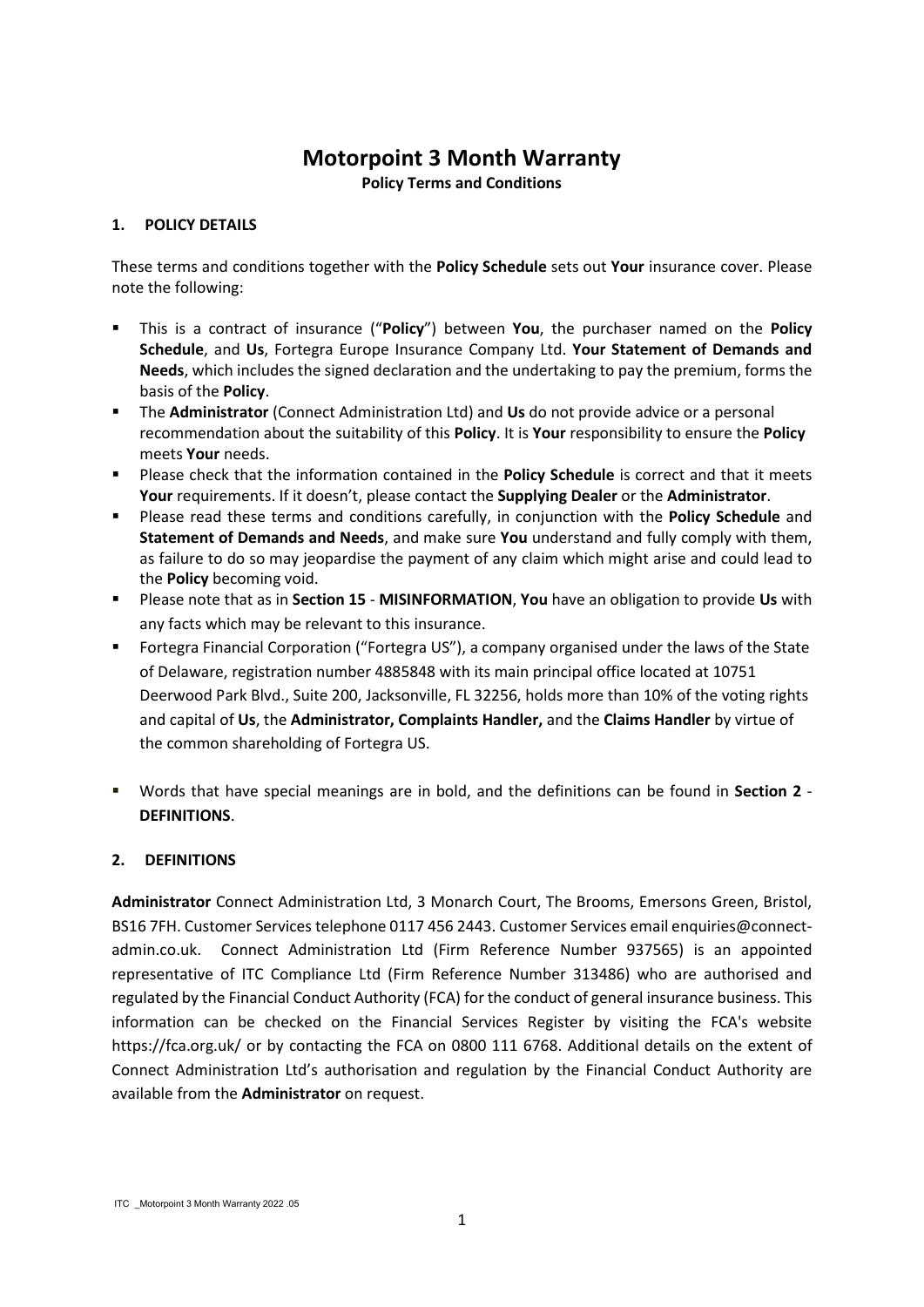**Approved Repairer:** A repairer appointed by the **Administrator** or the **Claims Handler** or **Us** to undertake a **Repair** to the **Vehicle**.

**Claims Handler:** Defend Insurance Holding s.r.o.., having its registered address at: Roztylská 1860/1, Praha 4 - Chodov, 14800 Czech Republic. Telephone 0161 451 4812 Customer Services email [customerservice@defendinsurance.co.uk](mailto:customerservice@defendinsurance.co.uk)

**Complaints Handler:** ITC Compliance Ltd**,** 3 Monarch Court, The Brooms, Emersons Green, Bristol, BS16 7FH. Customer Services telephone 0117 456 2443 email: complaints@itccompliance.co.uk. ITC Compliance Ltd is authorised and regulated by the Financial Conduct Authority (FCA) for the conduct of general insurance, under Firm Reference number 313486. This information can be checked on the Financial Services Register by visiting the FCA's website https://register.fca.org.uk/s or by contacting the FCA on 0800 111 6768. Additional details on the extent of ITC Compliance Ltd's authorisation and regulation by the Financial Conduct Authority are available from the **Claims Handler** on request.

**Day-To-Day Motoring**: The use of **Your Vehicle** for social, domestic and pleasure purposes only, including journeys to and from a permanent place of work.

**Excess:** means the first **You** paid under **Your Motor Insurance Policy** under the terms of that policy

**Family Member: Your** spouse or civil partner, or a parent, grandparent, child, grandchild, brother, or sister.

**Incident Date:** The date of the incident where damage has occurred to the **Vehicle**.

**Mechanical Breakdown:** means the failure of a mechanical or electrical component, causing a sudden stoppage of its function, for a reason other than deterioration or negligence. Damage caused by the effect of overheating or abuse is not regarded as a Mechanical Breakdown under the terms of the Policy

**Motor Insurance Policy:** an insurance policy issued to cover **Your** private car, which is owned and registered to **You**.

**Policy Schedule:** The schedule provided to **You** when **You** purchased this **Policy**, which contains **Your** details, details of the **Vehicle** and the **Policy** term.

**Property**: **Your** fixed address as detailed on **Your** schedule.

**Statement of Demands and Needs:** The Statement of Demands and Needs and declaration together with any additional information **You** may have supplied to **Us** in support of **Your** application for this **Policy**.

**Supplying Dealer:** The car dealership that the **Vehicle** was purchased from.

**Territorial Limits:** The United Kingdom, Ireland, Isle of Man and the Channel Islands. Territorial limits will include the countries of the European Economic Area for a period of up to sixty (60) days for any one single trip.

**Vehicle:** The **Vehicle** purchased by **You** which meets the eligibility criteria set out in this **Policy**.

**We/Us/Our:** Fortegra Europe Insurance Company Ltd (Malta Company Registration Number C 84703), Office 13, SOHO Office The Strand, Fawwara Building, Triq I-Imsida, Gzira, GZR 1401, Malta. Fortegra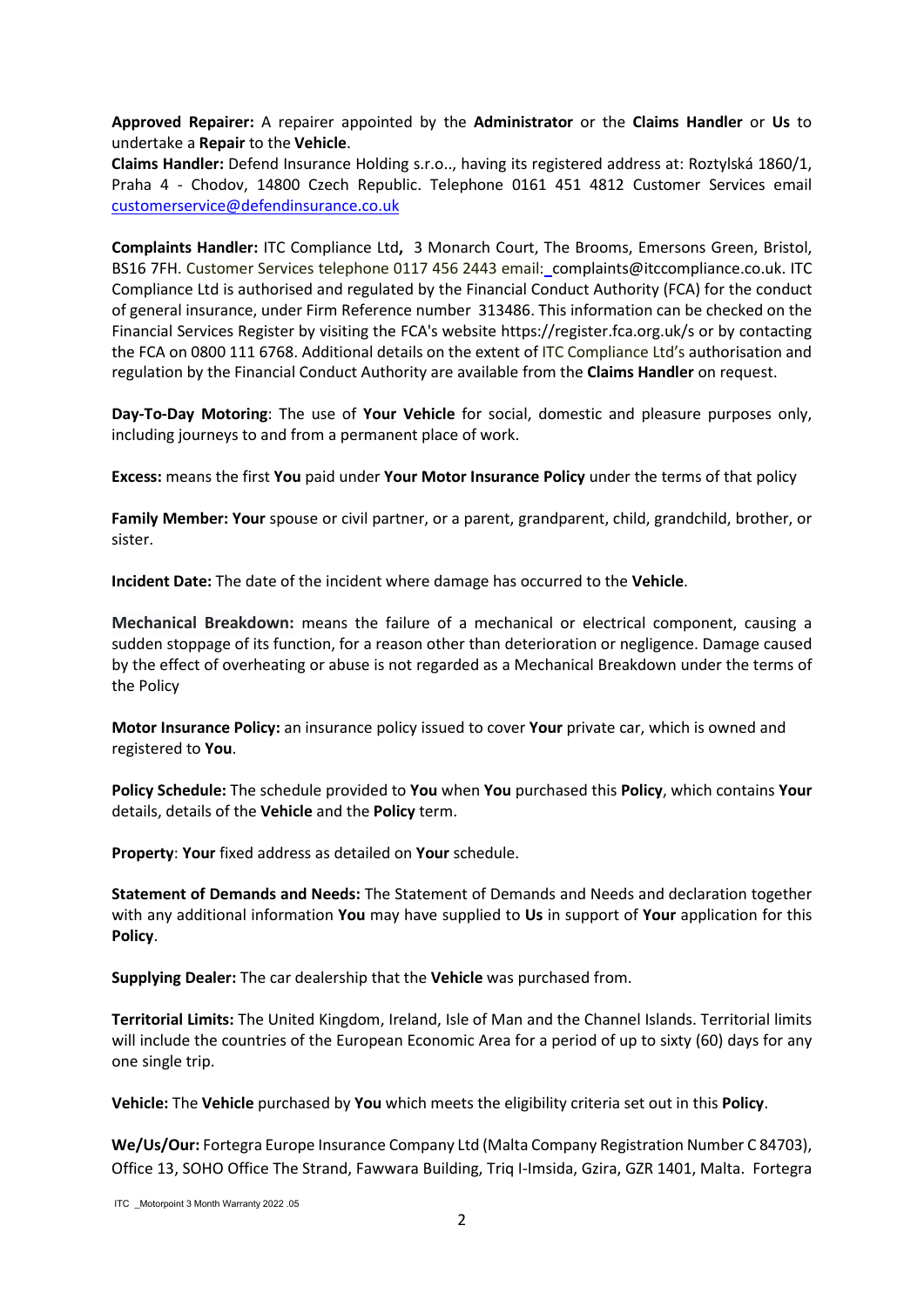Europe Insurance Company Ltd is authorised under the Insurance Business Act 1998 of the laws of Malta to carry out general business, and is regulated by the Malta Financial Services Authority, Triq l-Imdina, Zone 1, Central Business District, Birkirkara, CBD 1010, Malta. Deemed authorised by the Prudential Regulation Authority. Subject to regulation by the Financial Conduct Authority under reference number 805770, and limited regulation by the Prudential Regulation Authority. Details of the Temporary Permissions Regime, which allows EEA-based firms to operate in the UK for a limited period while seeking full authorisation, are available on the Financial Conduct Authority's website. Annual reports on **Our** solvency and financial position can be found at <https://www.fortegra.eu/solvency-and-financial-condition-report>

**You/Your:** Any individual who is detailed on the **Policy Schedule** and who has applied for this **Policy** and has agreed to pay the premium under this **Policy**.

## **3. ELIGIBILITY**

## **You are eligible for cover from the start date of this Policy if:**

- **You** are applying as an individual; and
- **You** are eighteen (18) years of age or over; and
- **You** are resident in the United Kingdom, Channel Islands or the Isle of Man; and
- **You** hold a current valid UK driving license; and
- **You** must be named as the Policyholder under a **Motor Insurance Policy.**

## **The Vehicle is eligible for this cover if it:**

- is a private **Vehicle** registered in the United Kingdom, Channel Islands or the Isle of Man; and
- has been purchased from the **Supplying Dealer**; and
- is not older than eight (8) years at the start of this policy.

## **Please Note: The following Vehicles and Vehicle uses are NOT eligible for cover:**

- Any **Vehicle** that is not a right hand drive **Vehicle**; and
- Emergency **Vehicle**s, commercial **Vehicle**s, taxis, courier **Vehicle**s, buses, minibuses, coaches, trucks, motor homes, trailers, heavy goods **Vehicle**s, licensed private hire **Vehicle**s, daily rental **Vehicle**s, breakdown and recovery **Vehicle**s; and
- **Vehicle**s used for hire and reward, driving school tuition, chauffeuring, road racing, track days (timed or untimed), rallying, pace-making, speed testing or any other competitive event; and
- Any **Vehicle** that has been modified after the purchase date.

## **4. POLICY TERM**

This **Policy** is for a term of three (3) months and is not renewable, as detailed on the **Policy Schedule**. **Your** cover will end at the earliest of any of the below:

- **You** failing to pay **Your** premium when due; or
- **You** or the **Vehicle** no longer meeting the eligibility criteria for **Your Policy**; or
- The **Vehicle** being sold or transferred to a new owner, other than under **Section 10 TRANSFERRING YOUR POLICY**; or

ITC \_Motorpoint 3 Month Warranty 2022 .05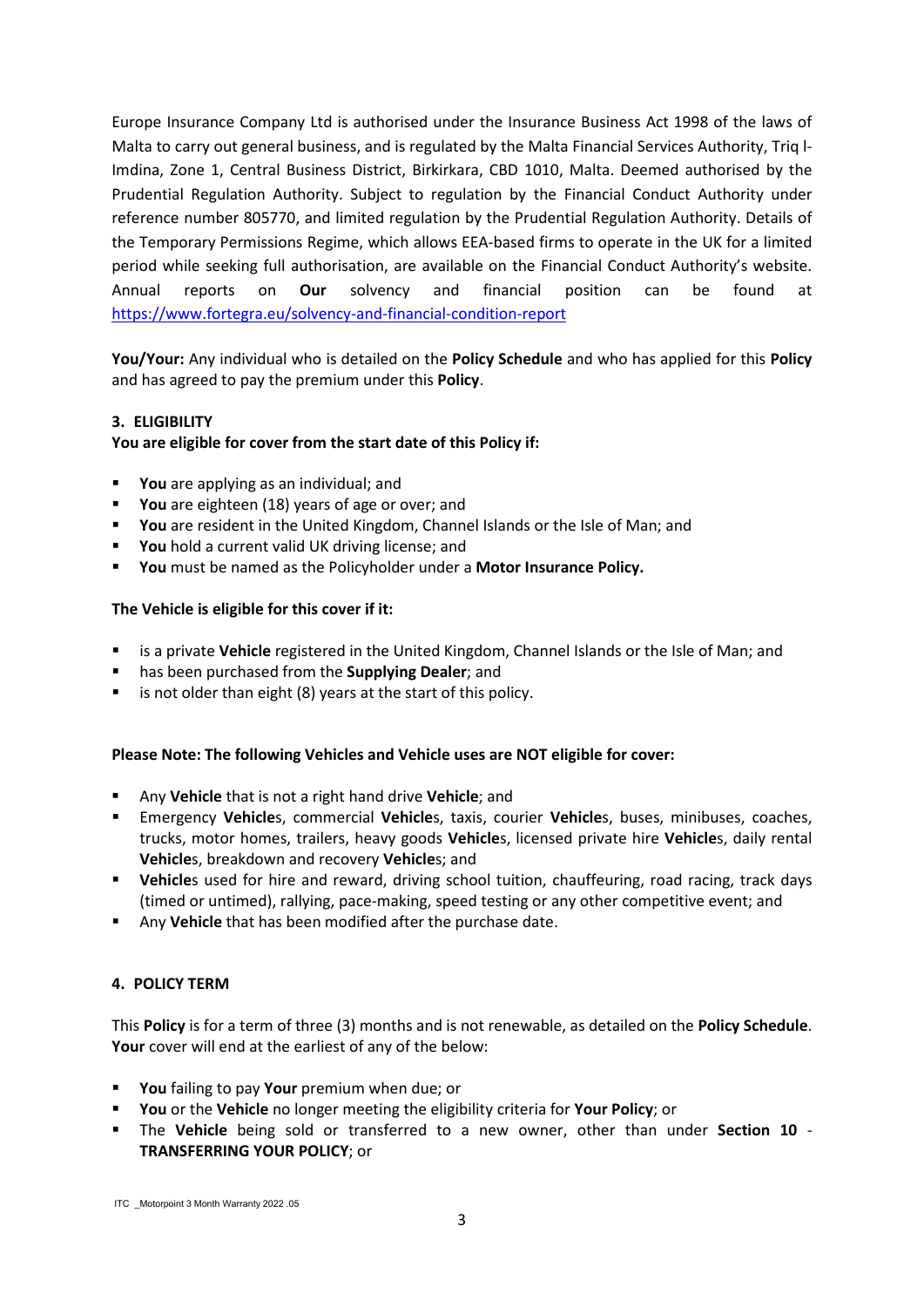- The value of claims settled by **Us** having reached the limit, as defined in **Section 5 WHAT IS COVERED**; or
- The **Policy** being cancelled by either **You** or **Us;** or
- The start and expiry dates of the **Policy** as detailed on the **Policy Schedule.**

## **5. WHAT IS COVERED**

| Cover                                                                                                                                                                                                                                                                                                                                                                                                                                                                                                                                                                                                                                                                                                                                                                                    | <b>Benefit Limit</b>                                |
|------------------------------------------------------------------------------------------------------------------------------------------------------------------------------------------------------------------------------------------------------------------------------------------------------------------------------------------------------------------------------------------------------------------------------------------------------------------------------------------------------------------------------------------------------------------------------------------------------------------------------------------------------------------------------------------------------------------------------------------------------------------------------------------|-----------------------------------------------------|
| <b>Mechanical Breakdown Insurance</b>                                                                                                                                                                                                                                                                                                                                                                                                                                                                                                                                                                                                                                                                                                                                                    |                                                     |
| <b>PARTS COVERED</b><br>Please see your Proposal Form for details of the maximum amounts that may be paid<br>for each and any claim. These may be subject to lower limits as stated on these pages.<br>All limits include VAT. There is no restriction to the number of claims You can make.<br>This Policy covers All Mechanical and Electrical parts (including labour to fit them), of<br>the insured Vehicle against Mechanical Breakdown and including the below.                                                                                                                                                                                                                                                                                                                   | Maximum of<br>£1,500<br>including VAT<br>per claim. |
| <b>Oil seals</b><br>Crankshaft front seal, camshaft oil seal, auxiliary shaft oil seal, gearbox rear seal, drive<br>shaft(s) seals and differential pinion seal and where an engine or gearbox repair<br>requires oil seals or gaskets.<br><b>Casings</b><br>If any of the covered parts fail and this damages the casings, they will also be covered.<br><b>Working materials</b><br>Oils, oil filter and anti-freeze are covered only if it is essential to replace them because<br>of the failure of a part which is covered under this Policy.<br><b>Air Conditioning System</b><br>In the event of a valid claim, maximum contribution to system re-gas is £45.00 inc VAT.                                                                                                          |                                                     |
| <b>Excluding:</b><br>Cracked or porous cylinder heads and blocks, burnt valves and any skimming/pressure<br>testing. Body, paint, glass, interior/exterior trim, key fobs and key cards, in-car<br>entertainment/ communication systems and connected equipment including satellite<br>navigation, catalytic converters and diesel particulate filters, wheels, airbag and system,<br>electrical wiring, wiring looms, hoses, pipes, cables, brake seizure and corrosion.<br>Service items and other components subject to routine maintenance or periodic repair<br>or replacement such as plugs, HT leads, brake frictional material, clutch facings, wiper<br>blades/rubbers, auxiliary belts, light bulbs/units, tyres, batteries, exhaust systems [this<br>is not a complete list]. |                                                     |

## **Transferrable cover**

**You** may transfer **Your Policy** subject to the conditions in **Section 10** -**TRANSFERRING YOUR POLICY** where a **Family Member** takes ownership of the **Vehicle.**

## **6. WHAT IS NOT COVERED**

#### **What You are not covered for Mechanical Breakdown Insurance**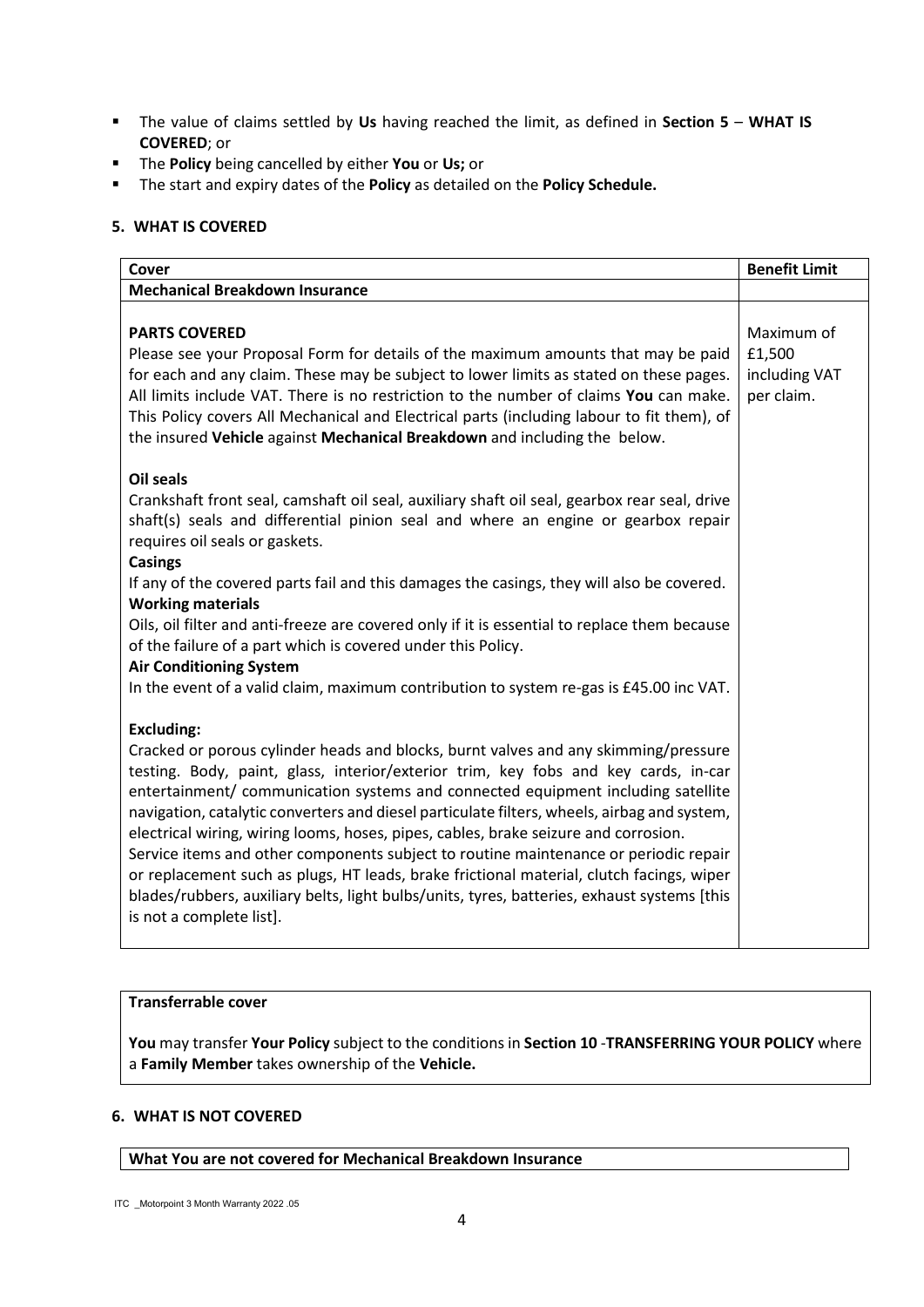- **i. We** will not accept liability for any claim which is reported to the **Administrator** more than fourteen (14) days after the relevant fault is discovered.
- **ii. We** will not accept liability for any claim where the repair has not commenced within fourteen (14) days of the relevant fault being reported to the **Administrator**.
- **iii.** The **Policy** does not apply to: **Vehicle**s used for hire or reward (for example Taxis, self-drive hire or driving schools), **Vehicle**s used for any kind of timed competition or race; or non-standard customized or modified **Vehicle**s.
- **iv. We** will not accept any liability for damage caused by: Neglect, corrosion, any foreign matter, getting into or onto a part; lack of servicing, the effects of over-heating, whether caused by an insured part or not; freezing, abuse, damage to parts not covered by this **Policy** or consequential damage; or damage to parts **We** cover caused by parts not covered by the **Policy**.

**We** will not accept liability for:

- The effects of poor repairs, faults or defects at the time of the sale.
- Parts which have been fitted incorrectly
- Parts which are of faulty manufacture or design or
- Parts not fitted as standard or optional extra by the manufacturer, unless cover for such items is agreed beforehand.

The **Policy** excludes any damage caused by fire, accident or any road hazard whether or not insured under any motor insurance or accidental damage policy. It does not provide cover for other people or physical injury. **We** will not accept liability for damage caused by war risks, sonic booms or nuclear radiation.

## **7. HOW TO MAKE A CLAIM**

| <b>Mechanical Breakdown Insurance</b> |                                                                                                     |  |
|---------------------------------------|-----------------------------------------------------------------------------------------------------|--|
| <b>Stage</b>                          | <b>Explanation</b>                                                                                  |  |
| Step 1                                | <b>NOTIFY THE CLAIMS HANDLER</b>                                                                    |  |
|                                       | Telephone the Claims Handler at . The Claims Handler will make a note of Your claim and             |  |
|                                       | advise You of the location of Your nearest Approved Repairer.                                       |  |
|                                       | IMPORTANT: In order for the Claims Handler to pay the Approved Repairer directly, You               |  |
|                                       | (not the repairer) must notify the CLAIMS HANDLER of Your claim. This must be done before           |  |
|                                       | You give permission to a repairer to carry out any fault finding or remedial work. Notification     |  |
|                                       | from a repairer of a possible claim will not be accepted by the Administrator.                      |  |
| Step 2                                | <b>CONTACT THE REPAIRER</b>                                                                         |  |
|                                       | Book Your Vehicle in with the repairer and give Your permission to carry out any fault              |  |
|                                       | finding/diagnosis or dismantling necessary.                                                         |  |
| Step 3                                | <b>REPAIRER OBTAINS AUTHORITY</b>                                                                   |  |
|                                       | Once Your Vehicle, Policy Schedule and service records have been handed to the repairer             |  |
|                                       | they will contact the Claims Handler to request approval for repairs.                               |  |
| Step 4                                | <b>AUTHORITY FOR CLAIM VALUE</b>                                                                    |  |
|                                       | If Your claim is accepted, an authorisation number will be issued to the repairer for the           |  |
|                                       | amount that will be paid under this Policy.                                                         |  |
|                                       | You are responsible for paying any amount the repairer charges over and above the                   |  |
|                                       | authorised amount.                                                                                  |  |
| Step 5                                | <b>PAYMENT OF THE CLAIM</b>                                                                         |  |
|                                       | On completion of the repairs, the repairer must submit an invoice directly to the Claims            |  |
|                                       | Handler. The invoice must clearly show the authorisation number given, details of who the           |  |
|                                       | Claims Handler should pay and contain full details of the repairs, including details of all part(s) |  |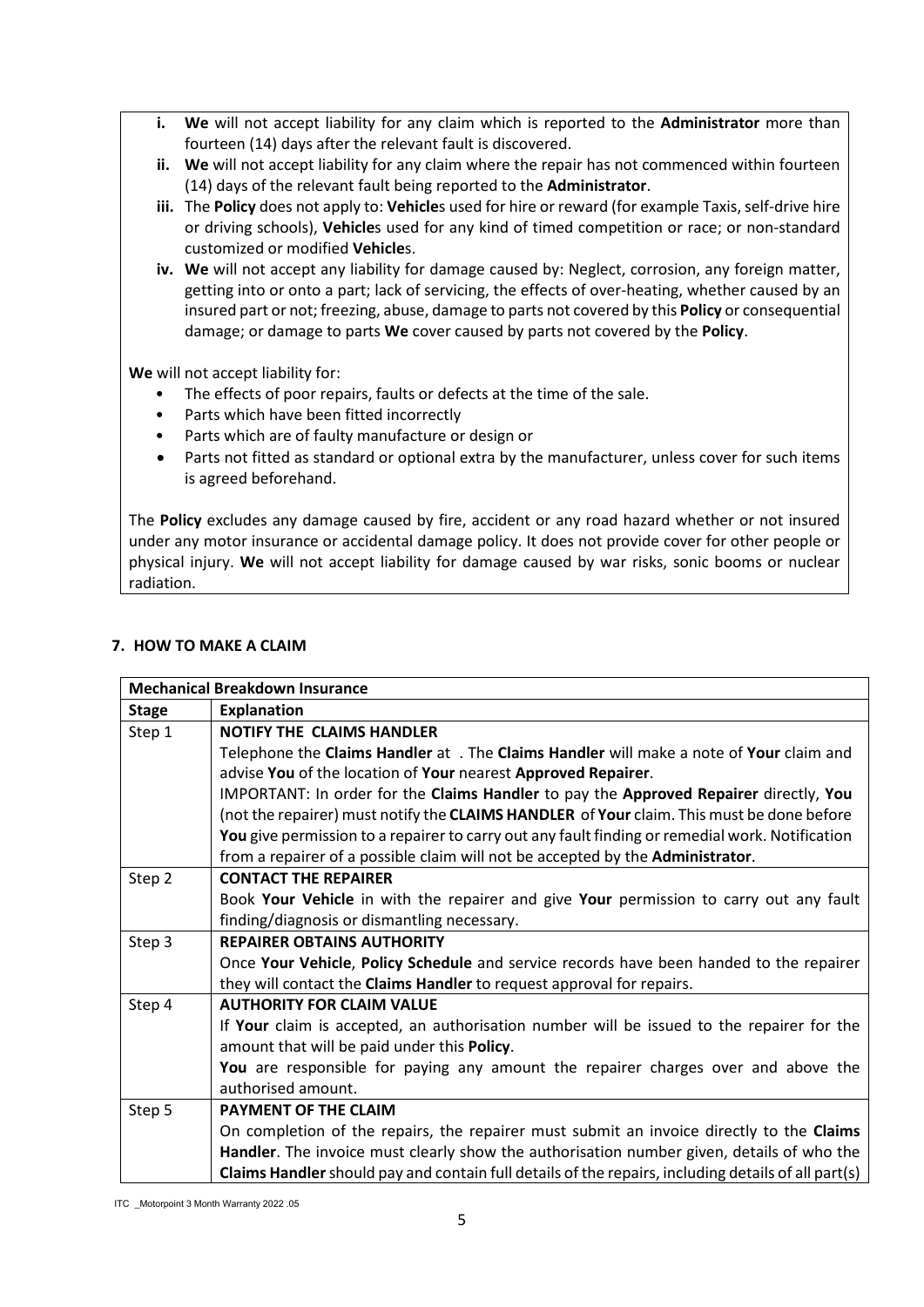|                      | used, labour and VAT. The authorisation number will only be effective for ninety (90) days<br>from the date it was issued and no payments will be made in respect of the authorisation<br>number after the expiry of the ninety (90) day period.                                                                                                                                                    |
|----------------------|-----------------------------------------------------------------------------------------------------------------------------------------------------------------------------------------------------------------------------------------------------------------------------------------------------------------------------------------------------------------------------------------------------|
| Claims<br>Conditions | The Claims Handler cannot agree to any claim without providing a Claims Authority<br>$\bullet$<br>Number. The repairer must not start any repairs without this number. Please<br>quote Your Claims Authority Number each time You contact the Claims Handler<br>about Your claim and make sure the repairer includes this number on their invoice.                                                  |
|                      | If when making a claim You do not follow the correct procedure, We will not be<br>$\bullet$<br>able to pay Your claim in this instance.                                                                                                                                                                                                                                                             |
|                      | No liability shall exist in respect of parts supplied, repairs carried out or any other<br>$\bullet$<br>claim under the Policy other than claims made in accordance with the procedures<br>set out in these terms and conditions and for which specific authorisation is<br>given by the Claims Handler.                                                                                            |
|                      | We reserve the right to provide replacement parts and to carry out repairs under the<br>Policy or to arrange for their provision by other persons.                                                                                                                                                                                                                                                  |
|                      | The Claims Handler may insist that Your repairer uses exchanged or reconditioned<br>$\bullet$<br>parts to affect a repair.                                                                                                                                                                                                                                                                          |
|                      | The amount of time allowed for labour will be in line with the<br>manufacturer's/Glass's Guide standard repair times. The cost of diagnosis or<br>testing will be limited to a maximum of one (1) hour at the maximum hourly labour<br>rate towards an accepted claim.                                                                                                                              |
|                      | We and the Claims Handler reserve the right to examine the Vehicle, to subject<br>it to expert independent assessment and to name the repairer to be used. The Claims<br>Handler will use the results of any expert independent assessment to determine the<br>amount to be paid in respect of a claim. This will be subject to the claimable limits<br>and the terms and conditions of the Policy. |
|                      | We shall not provide any benefit under this contract of insurance to the extent of<br>providing cover, payment of any claim or the provision of any benefit where doing so<br>would breach any sanction, prohibition or restriction imposed by law or regulation.                                                                                                                                   |

## **Points to note about the claims process:**

- The **Claims Handler** will appoint an **Approved Repairer** where possible who will be responsible for completing the necessary work in the event of a successful claim.
- Diagnostic costs that **We** will pay is limited to a maximum of 1 hour at the maximum hourly labour rate towards an accepted claim.
- **We** or the **Claims Handler** reserve the right to subject the **Vehicle** to an independent assessment.
- **We**, the **Administrator,** the **Claims Handler**, the **Complaints Handler** and the **Supplying Dealer**  may obtain and share information concerning any claim **You** may make against this **Policy** with any **Approved Repairer**, for the purposes of administering **Your Policy** and claim.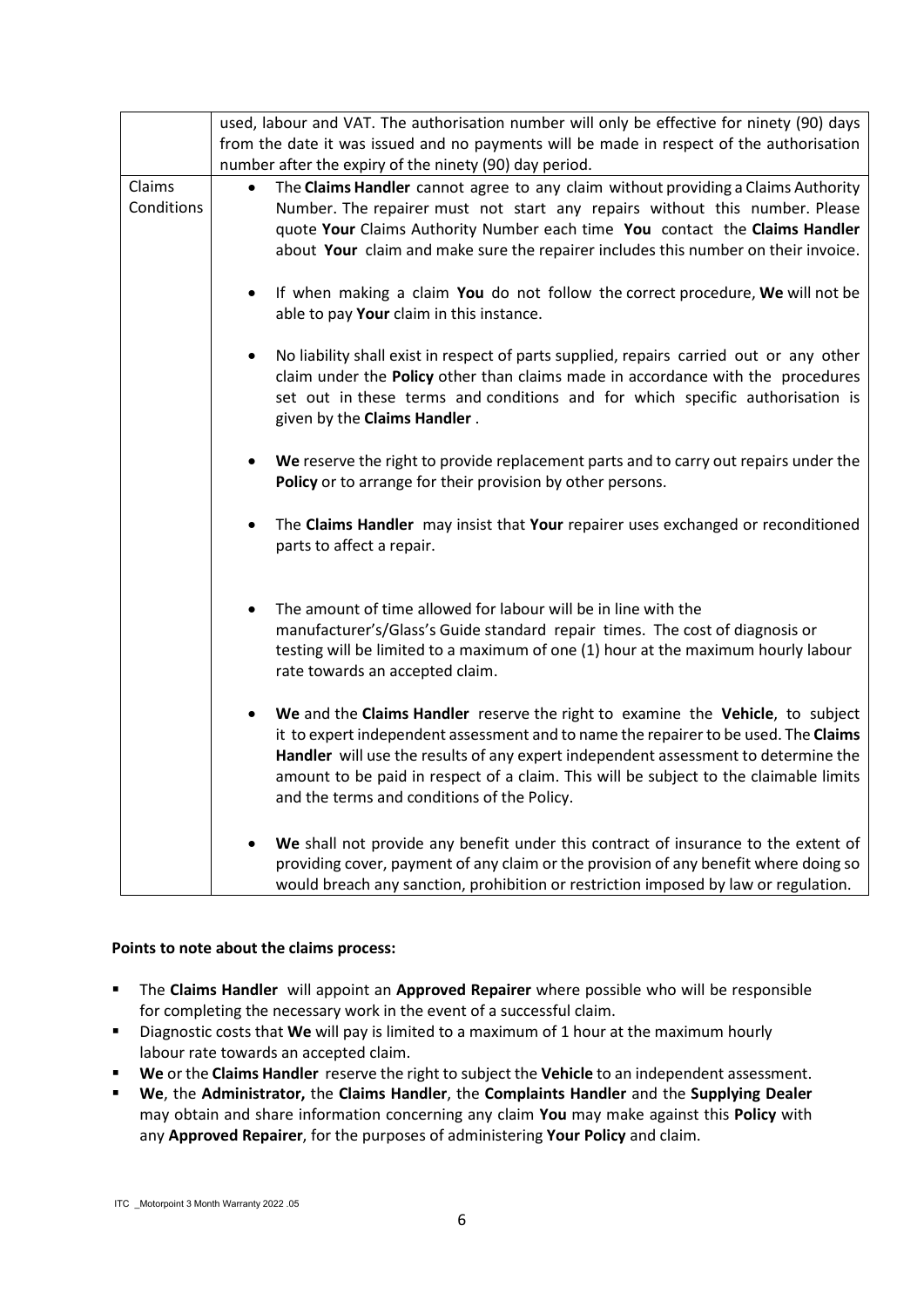## **8. POLICY CONDITIONS**

## **Mechanical Breakdown Insurance**

**You** must comply with the following conditions to have the full protection of the Policy. If **You** do not comply with them **We** may at **Our** option cancel the **Policy** or refuse to deal with **Your** claim or reduce the amount of any claim payment.

## Duty of Care

**You** must not continue to drive the **Vehicle** after any damage or incident if this could cause further damage to the **Vehicle**.

## Fraud

**You** must not act in a fraudulent manner. If **You**, or anyone acting for **You**, make a claim under the **Policy** knowing the claim to be false, or fraudulently exaggerated in any respect; or make a statement in support of a claim, knowing the statement to be false in any respect; or submit a document in support of a claim, knowing the document to be forged or false in any respect; or make a claim in respect of any loss or damage caused by **Your** willful act, or with **Your** connivance, then:

- **We** shall not pay the claim;
- **We** shall not pay any other claim which has been made or will be made under the Policy;
- **We** may at **Our** option declare the Policy void;
- **We** shall be entitled to recover from **You** the amount of any claim already paid under the **Policy**;
- **We** shall not make any return of premium; and
- **We** may inform the Police of the circumstances.

# **SERVICING**

The **Vehicle** must be serviced in line with the manufacturer's recommended guidelines. If the **Vehicle** has no service history, or the service history is incomplete, the **Vehicle** must be serviced by a VAT-registered garage within twelve (12) months or 12,000 miles (whichever is sooner) from the date **You** bought the **Vehicle**. It must then be serviced in line with the manufacturer's specifications, or every twelve (12) months or 12,000 miles (whichever is the sooner). The servicing must include the following.

- Changing the engine oil and filter
- Checking oil levels in the gearbox and differential, and topping them up if necessary
- Checking the coolant level and the strength of the antifreeze or inhibitor, and topping up if necessary
- Checking the timing belt (if one is fitted) and renewing it if necessary
- Replacing the brake fluid in line with the manufacturer's recommendation

The interval between services must not go over the set time or mileage by more than twentyone ( 21) days or 750 miles. If any circumstances prevent the service from being carried out on time, **You** must immediately send to the **Administrator** written notice of this by 'Signed for' mail.

**You** must keep proof of each service as we may need to check it if **You** make a claim. The only acceptable proof of servicing will be the fully detailed VAT service invoice, showing the date of the service and the mileage. **You** must keep all these invoices.

If **You** do not provide satisfactory proof of servicing, **Your Vehicle** will not be covered.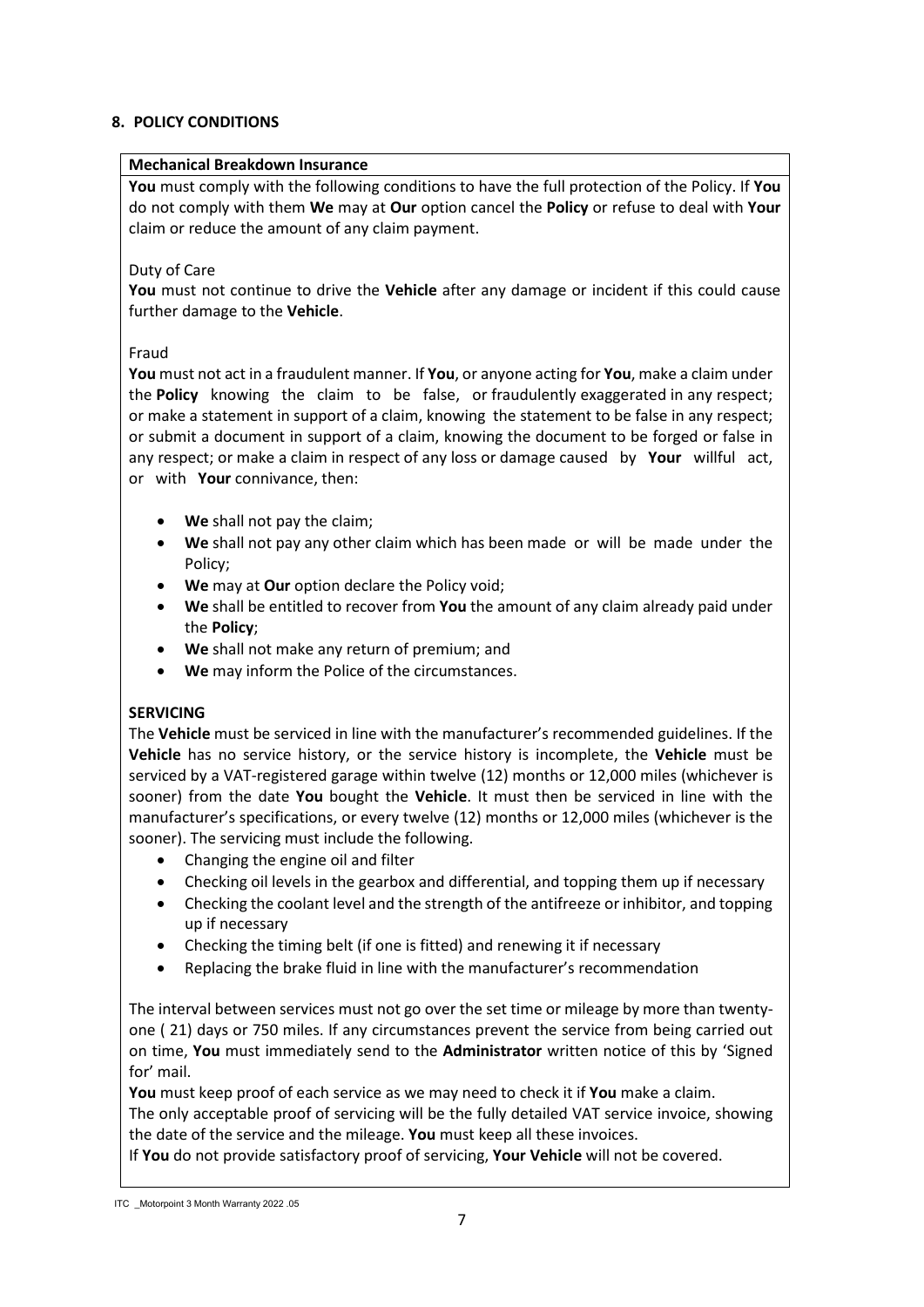## **Warning**

Timing belts [otherwise known as camshaft drive belts]. If **Your Vehicle** has a timing belt, please make sure that it is in good condition and that it is checked and changed in line with the manufacturer's recommendations. If the timing belt breaks it can cause serious and unnecessary engine damage and inconvenience. No responsibility will be accepted for damage caused by the failure of a worn-out timing belt.

- The maximum benefit payable by **Us**is detailed in **Section 5 – WHAT IS COVERED** and on the **Policy Schedule**.
- If **You** are covered by any other insurance or warranty for the same or similar benefit(s) provided under this **Policy**, then **We** will only be responsible for paying a fair proportion of any benefit which **We** would otherwise be due to pay.
- **You** will be responsible for payment of any repair work completed by the **Approved Repairer** that falls outside of the scope of this **Policy**.
- The maximum benefit payable by **Us** in respect of the **Vehicle** is the claims limit on the **Policy Schedule**.
- **This Policy** shall not acquire a surrender value.
- It shall not be possible for **You** to assign or change the benefits of this **Policy** in any way whatsoever, other than as specified in **Section 10** - **TRANSFERRING YOUR POLICY**.
- **We** have the right to take proceedings in **Your** name, in order to recover for **Our** benefit, the amount of any payment made under this **Policy**.
- **You** must notify the **Administrator** as soon as possible if any of **Your** details change during the **Policy** term.

## **9. ADDITONAL BENEFITS**

The extra benefits listed below will be provided subject to the limits specified in the Proposal / **Policy** Schedule if any of the parts covered under the **Policy** fail..

## **Vehicle** Replacement

The **Claims Handler** will pay up to £30 a day [including VAT], for up to a maximum of 7 (seven) days, towards the cost of a replacement **Vehicle**. **You** can only have a replacement **Vehicle** if the **Vehicle** is being repaired under the **Policy** and prior authority has been given by the **Claims Handler.** 

## **Exclusions**

- We will not provide a replacement **Vehicle** for the first 24 hours that **You** are without the **Vehicle** or during any delay the repairer may have waiting for parts or commencing repairs.
- We will not cover the costs of or fuel or insurance for the replacement **Vehicle**.
- We will not cover any motoring fines and congestion charges that **You** may incur

# **10.TRANSFERRING YOUR POLICY**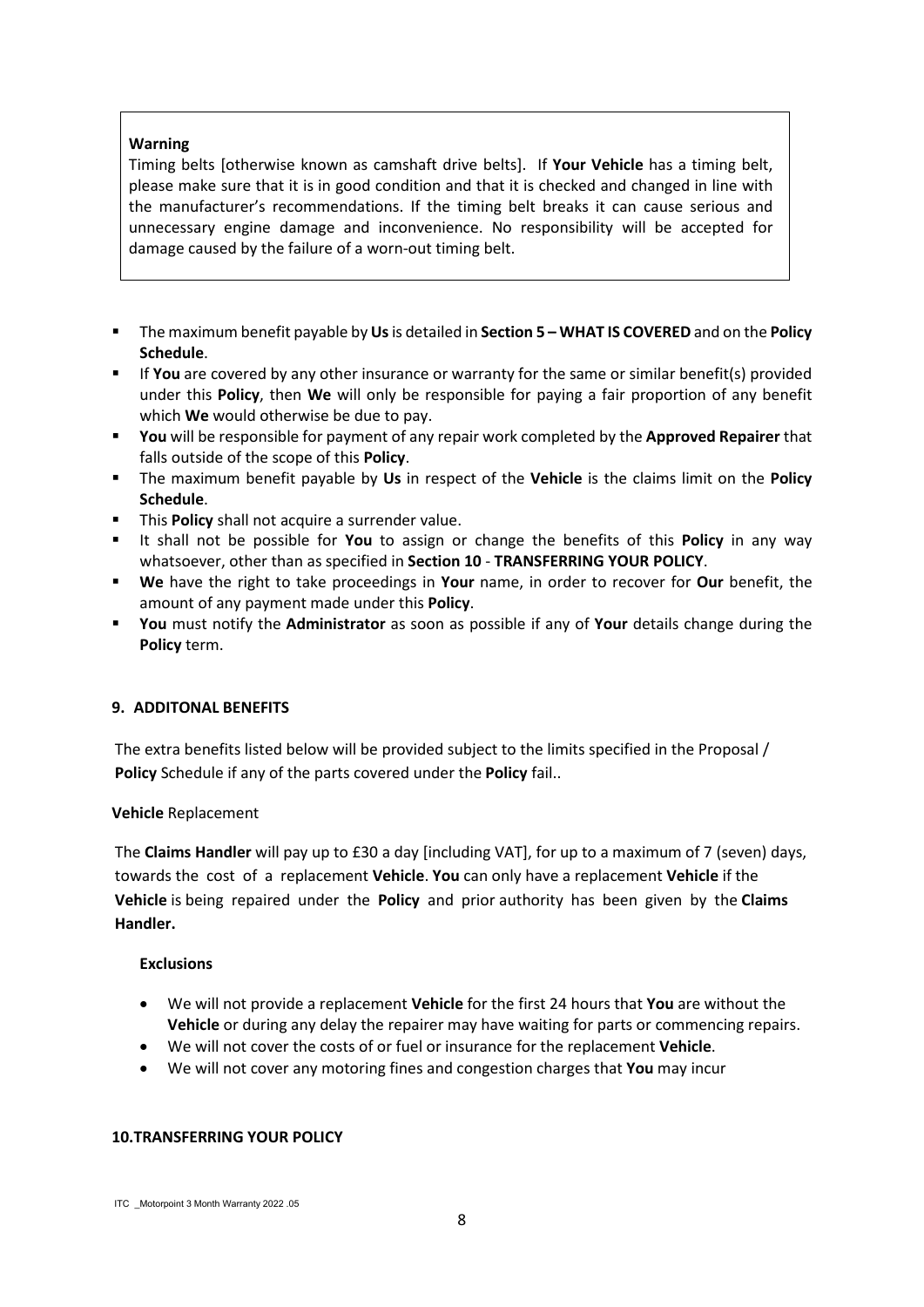This **Policy** cannot be transferred to another **Vehicle** or to any subsequent owner of the **Vehicle** except where ownership of the **Vehicle** is transferred to a **Family Member.** Cover may be transferred to that **Family Member** by contacting the **Administrator** within ninety (90) days of change of ownership, so long as that **Family Member** meets the eligibility criteria in **Section 3** - **ELIGIBILITY**.

## **11. CANCELLING YOUR POLICY**

**You** may cancel the **Policy** with the **Supplying Dealer within** thirty (30) days of the delivery date of **Your Vehicle** without financial penalty provided no claim has been submitted. Thereafter both parties must give thirty (30) days' notice of cancellation. The **Policy** has no surrender value and no premium paid will be refunded after thirty (30) days of **Your Vehicle** delivery date.

## **12. COMPLAINTS PROCEDURE**

If **You** wish to make a complaint about the conduct of the sale of this **Policy**, including any information provided as part of the sale, please contact the **Supplying Dealer**.

The **Complaints Handler** handles all other complaints relating to this **Policy** on **Our** behalf. If **You** wish to make a complaint, please do so:

- by telephone on 0117 456 2443; or
- by writing to the Customer Outcome Manager a[t complaints@itccompliance.co.uk](mailto:complaints@itccompliance.co.uk)

The **Administrator** will acknowledge **Your** complaint promptly and will aim to resolve it within eight (8) weeks from first notification.

If the **Complaints Handler** cannot resolve **Your** complaint within this period, they will notify **You** in writing to confirm the reasons why. In this case, or if **Your** complaint is not resolved to **Your** satisfaction, the **Complaints Handler** will advise **You** of **Your** rights to refer **Your** complaint to The Financial Ombudsman Service, free of charge:

- by submitting **Your** complaint online please see financial-ombudsman.org.uk; or
- by email at [complaint.info@financial-ombudsman.org.uk;](mailto:complaint.info@financial-ombudsman.org.uk) or
- by telephone on 0207 964 1000; or
- by writing to the Financial Ombudsman Service, Exchange Tower, Harbour Exchange Square, Isle of Dogs, London, E14 9SR UK.

**IMPORTANT**: The Financial Ombudsman Service will expect **You** to have followed the above procedure before they accept **Your** case.

Following this complaints procedure does not affect **Your** legal rights.

## **13.SANCTIONS**

**We** shall not provide any benefit under this contract of insurance to the extent of providing cover, payment of any claim or the provision of any benefit where doing so would breach any sanction, prohibition or restriction imposed by law or regulation.

## **14. THIRD PARTY RIGHTS**

ITC \_Motorpoint 3 Month Warranty 2022 .05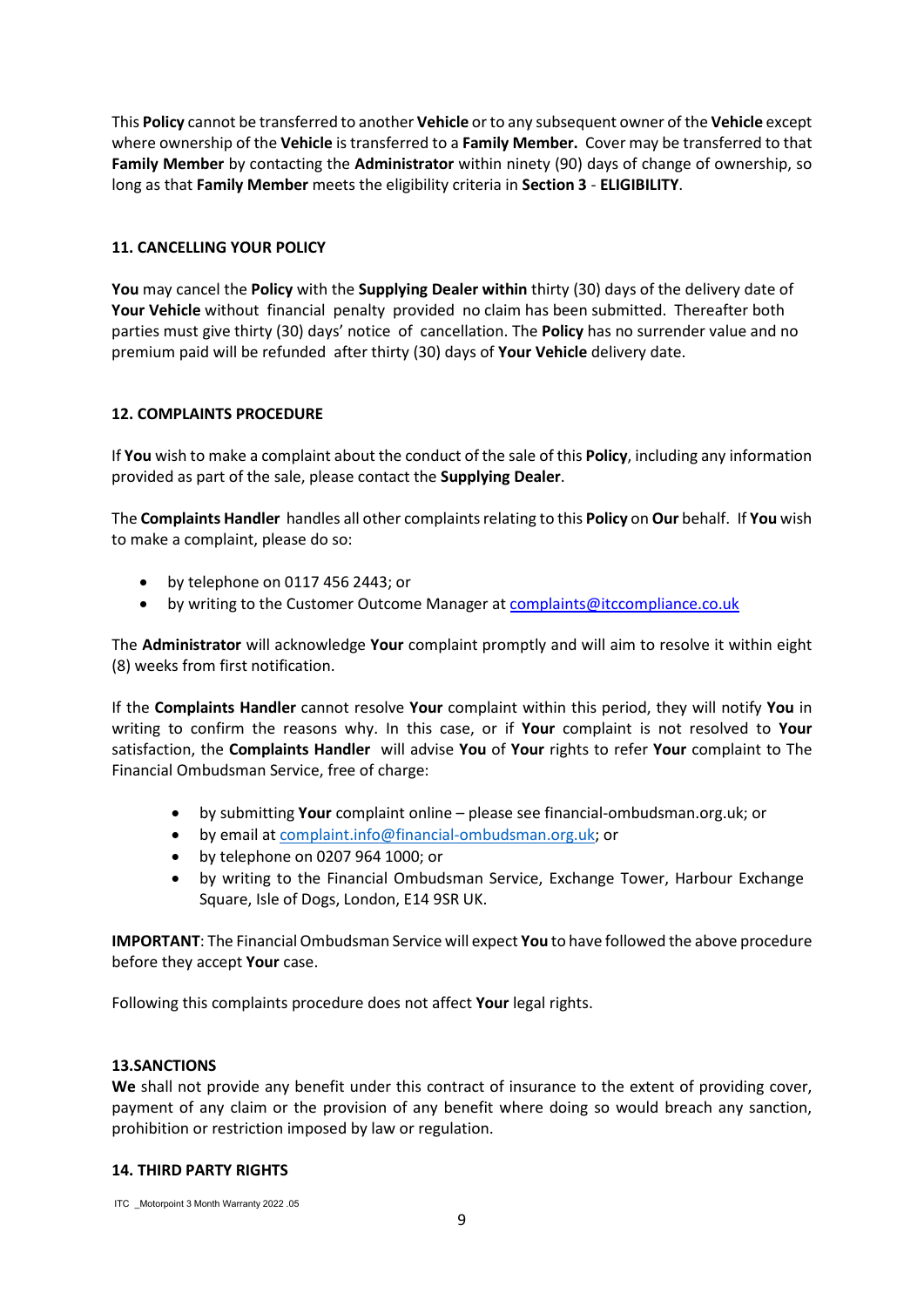Except where otherwise required by law, **You** and **We** have agreed that:

- it is not intended for any third party to this contract to have the right to enforce the terms of this Policy; and
- **You** and **We** can rescind or vary the terms of this contract without the consent of any third party to this Policy, who might seek to assert that they have rights under this Policy.

## **15. MISINFORMATION**

When applying for insurance, varying **Your** cover, or submitting a claim, **You** or anyone acting on **Your** behalf must take reasonable care to answer all questions honestly and to the best of **Your** knowledge. Failure to do so may affect the validity of **Your Policy** or the payment of **Your** claim.

## **16. APPLICABLE LAW**

This **Policy** shall be subject to the law of England and Wales, unless **We** and **You** agree otherwise.

## **17. COMPENSATION SCHEME**

**You** may be entitled to compensation from the Financial Services Compensation Scheme (FSCS) in the UK if, in the unlikely event, Fortegra Europe Insurance Company Ltd cannot meet its liabilities under this **Policy**. The level and extent of compensation provided will depend on the location of the risk, the type of insurance and on the circumstances of the claim.

Further information about the Financial Services Compensation Scheme is available from the FSCS website www.fscs.org.uk.

The FSCS can be contacted:

- online by completing the form on the FSCS website [www.fscs.org.uk/contact-us/;](http://www.fscs.org.uk/contact-us/) or
- by calling 0800 678 1100; or
- by writing to Financial Services Compensation Scheme, PO Box 300, Mitcheldean, GL17 1DY; or
- by live chat via the FSCS website [www.fscs.org.uk/contact-us/.](http://www.fscs.org.uk/contact-us/)

## **18. PRIVACY AND DATA PROTECTION NOTICE**

## Data Protection

Fortegra Europe Insurance Company Ltd and the **Complaints Handler** (as Joint Data Controllers ) are committed to protecting and respecting **Your** privacy in accordance with the current Data Protection Legislation ("Legislation"). Below is a summary of the main ways in which **We** process **Your** personal data.

## How **We** Use **Your** Personal Data

**We** may use the personal data **We** hold about **You** for the purposes of performing **Your** contract of insurance, this includes providing insurance that **You** request of **Us** and administering the same; including handling claims and any other related purposes, underwriting (which may include underwriting decisions made via automated means), offering renewal terms, pricing or statistical